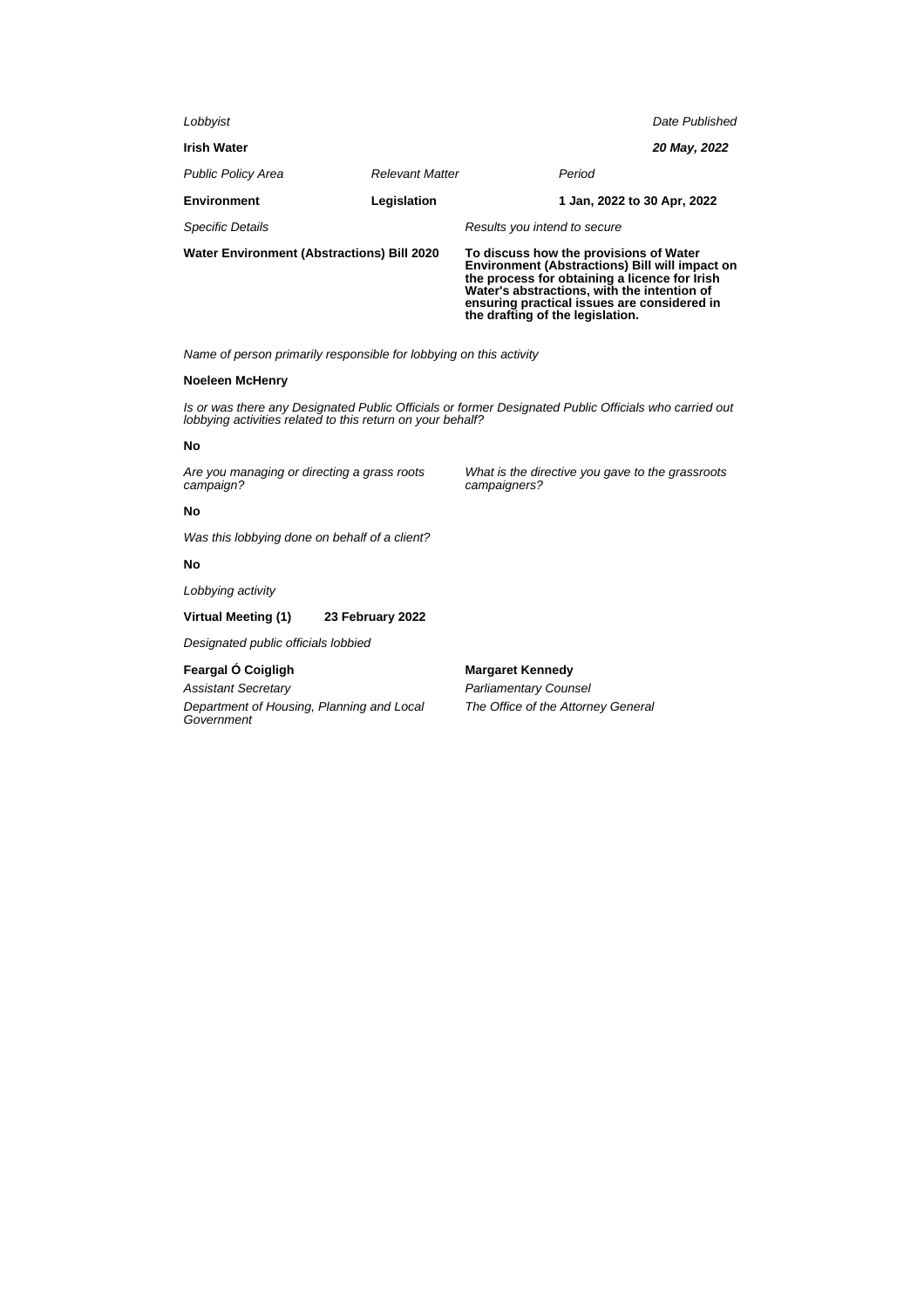| Lobbyist                                         |                            |                                                                      |                             | Date Published |
|--------------------------------------------------|----------------------------|----------------------------------------------------------------------|-----------------------------|----------------|
| <b>Irish Water</b>                               |                            |                                                                      |                             | 20 May, 2022   |
| <b>Public Policy Area</b>                        | <b>Relevant Matter</b>     |                                                                      | Period                      |                |
| <b>Environment</b>                               | Public policy or programme |                                                                      | 1 Jan, 2022 to 30 Apr, 2022 |                |
| <b>Specific Details</b>                          |                            | Results you intend to secure                                         |                             |                |
| <b>Discussion regarding Irish Water Projects</b> |                            | To update on Irish Water key achievements<br>2021 and plans for 2022 |                             |                |

# **Christina Van Der Kamp**

Is or was there any Designated Public Officials or former Designated Public Officials who carried out lobbying activities related to this return on your behalf?

#### **No**

Are you managing or directing a grass roots campaign?

What is the directive you gave to the grassroots campaigners?

### **No**

Was this lobbying done on behalf of a client?

### **No**

Lobbying activity

# **Meeting (1) Meeting 6 April 2022 Buswells Hotel**

Designated public officials lobbied

## **Eoin Ó Broin**

TD Dáil Éireann, the Oireachtas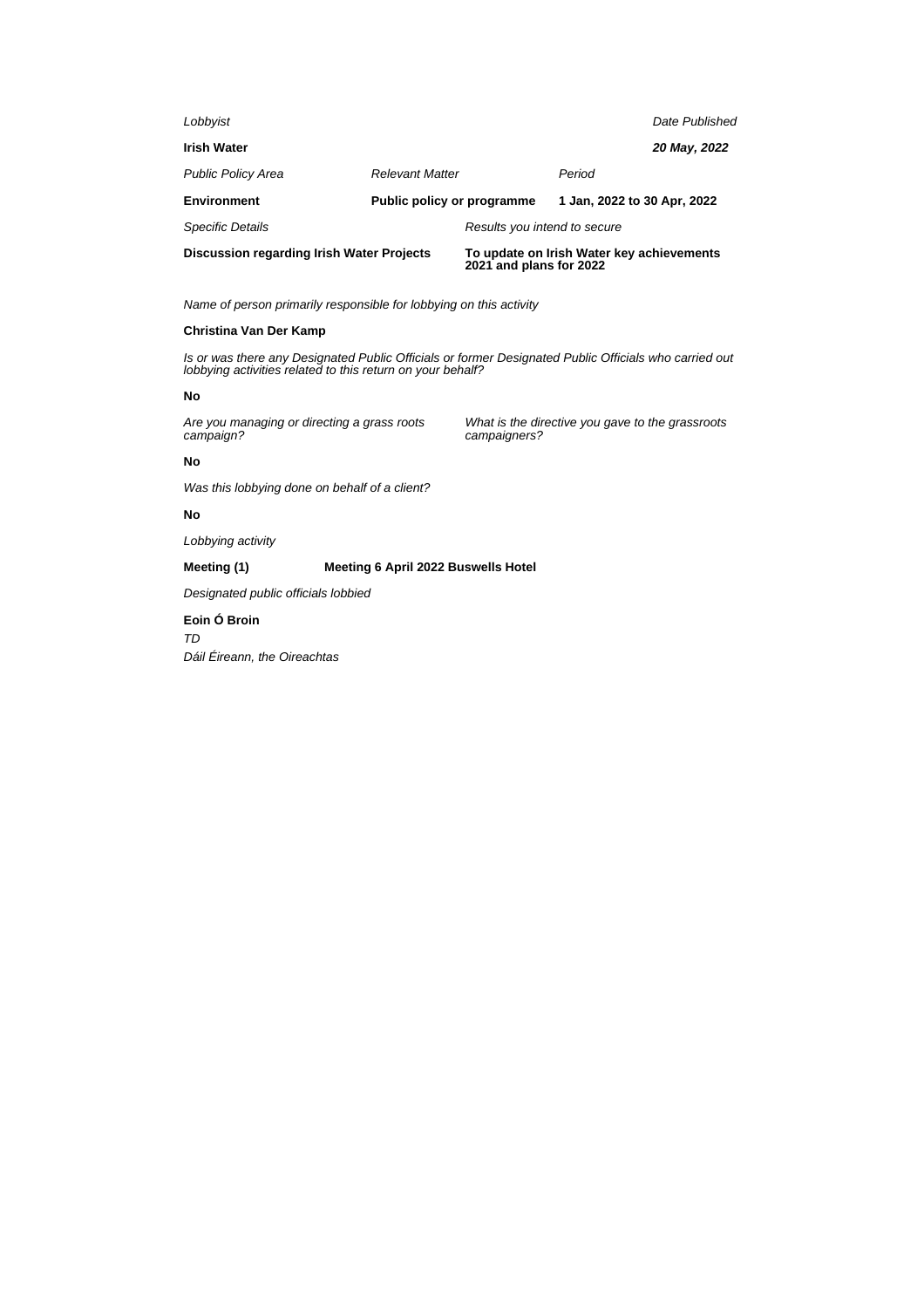| Lobbyist                                  |                            |                                                                      |                             | Date Published |
|-------------------------------------------|----------------------------|----------------------------------------------------------------------|-----------------------------|----------------|
| <b>Irish Water</b>                        |                            |                                                                      |                             | 20 May, 2022   |
| <b>Public Policy Area</b>                 | <b>Relevant Matter</b>     |                                                                      | Period                      |                |
| <b>Environment</b>                        | Public policy or programme |                                                                      | 1 Jan, 2022 to 30 Apr, 2022 |                |
| <b>Specific Details</b>                   |                            | Results you intend to secure                                         |                             |                |
| Discussion regarding Irish Water Projects |                            | To update on Irish Water key achievements<br>2021 and plans for 2022 |                             |                |

# **Christina Van Der Kamp**

Is or was there any Designated Public Officials or former Designated Public Officials who carried out lobbying activities related to this return on your behalf?

#### **No**

Are you managing or directing a grass roots campaign?

What is the directive you gave to the grassroots campaigners?

# **No**

Was this lobbying done on behalf of a client?

### **No**

Lobbying activity

#### **Virtual Meeting (1) 30 March 2022**

Designated public officials lobbied

### **John Cummins**

Senator Seanad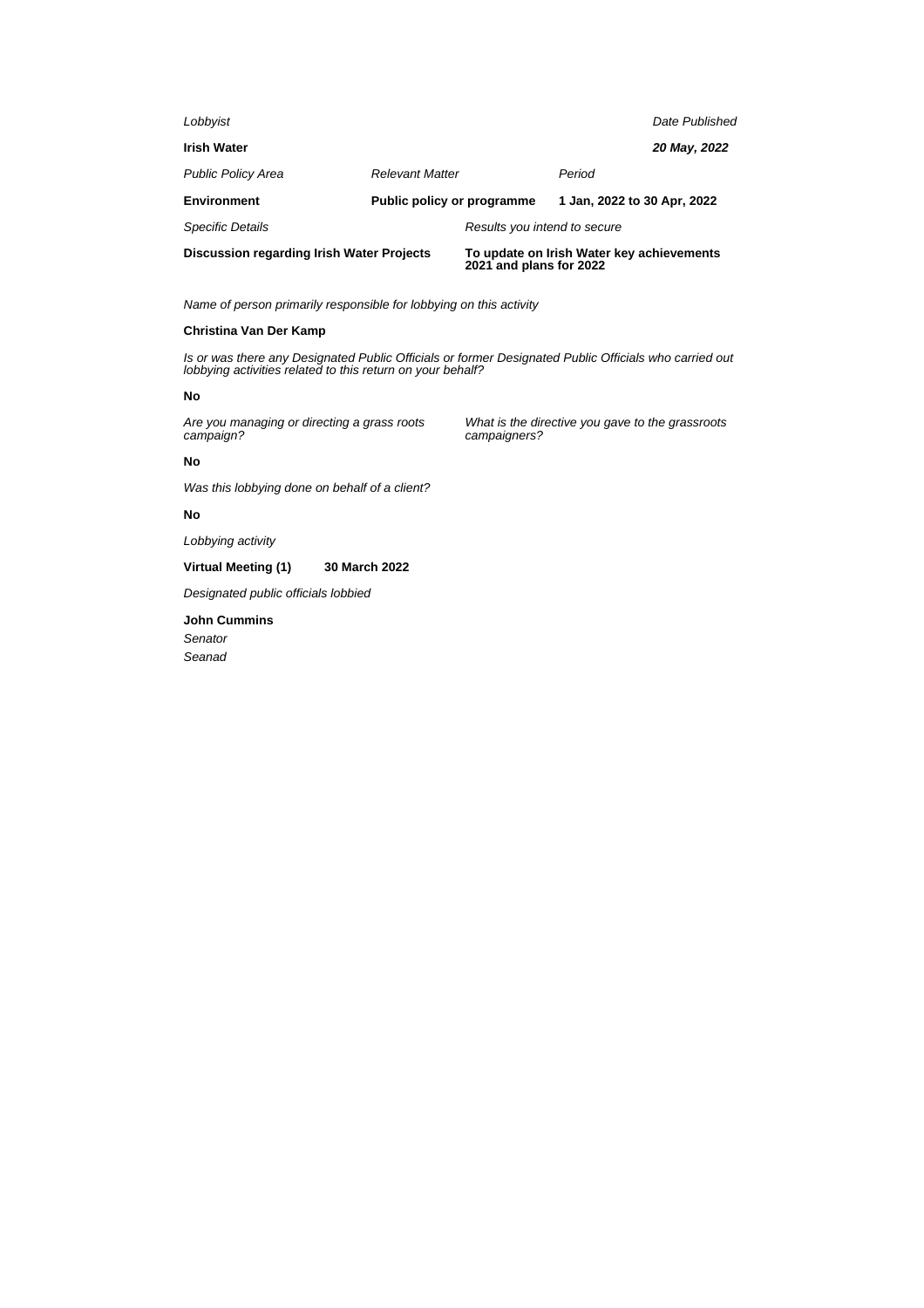| Lobbyist                                         |                            |                                                                      |                             | Date Published |
|--------------------------------------------------|----------------------------|----------------------------------------------------------------------|-----------------------------|----------------|
| <b>Irish Water</b>                               |                            |                                                                      |                             | 20 May, 2022   |
| <b>Public Policy Area</b>                        | <b>Relevant Matter</b>     |                                                                      | Period                      |                |
| <b>Environment</b>                               | Public policy or programme |                                                                      | 1 Jan, 2022 to 30 Apr, 2022 |                |
| <b>Specific Details</b>                          |                            | Results you intend to secure                                         |                             |                |
| <b>Discussion regarding Irish Water Projects</b> |                            | To update on Irish Water key achievements<br>2021 and plans for 2022 |                             |                |

# **Christina Van Der Kamp**

Is or was there any Designated Public Officials or former Designated Public Officials who carried out lobbying activities related to this return on your behalf?

#### **No**

Are you managing or directing a grass roots campaign?

What is the directive you gave to the grassroots campaigners?

# **No**

Was this lobbying done on behalf of a client?

# **No**

Lobbying activity

# **Meeting (1) Meeting Buswells Hotel 9 March 2022**

Designated public officials lobbied

# **Cian O'Callaghan**

TD Dáil Éireann, the Oireachtas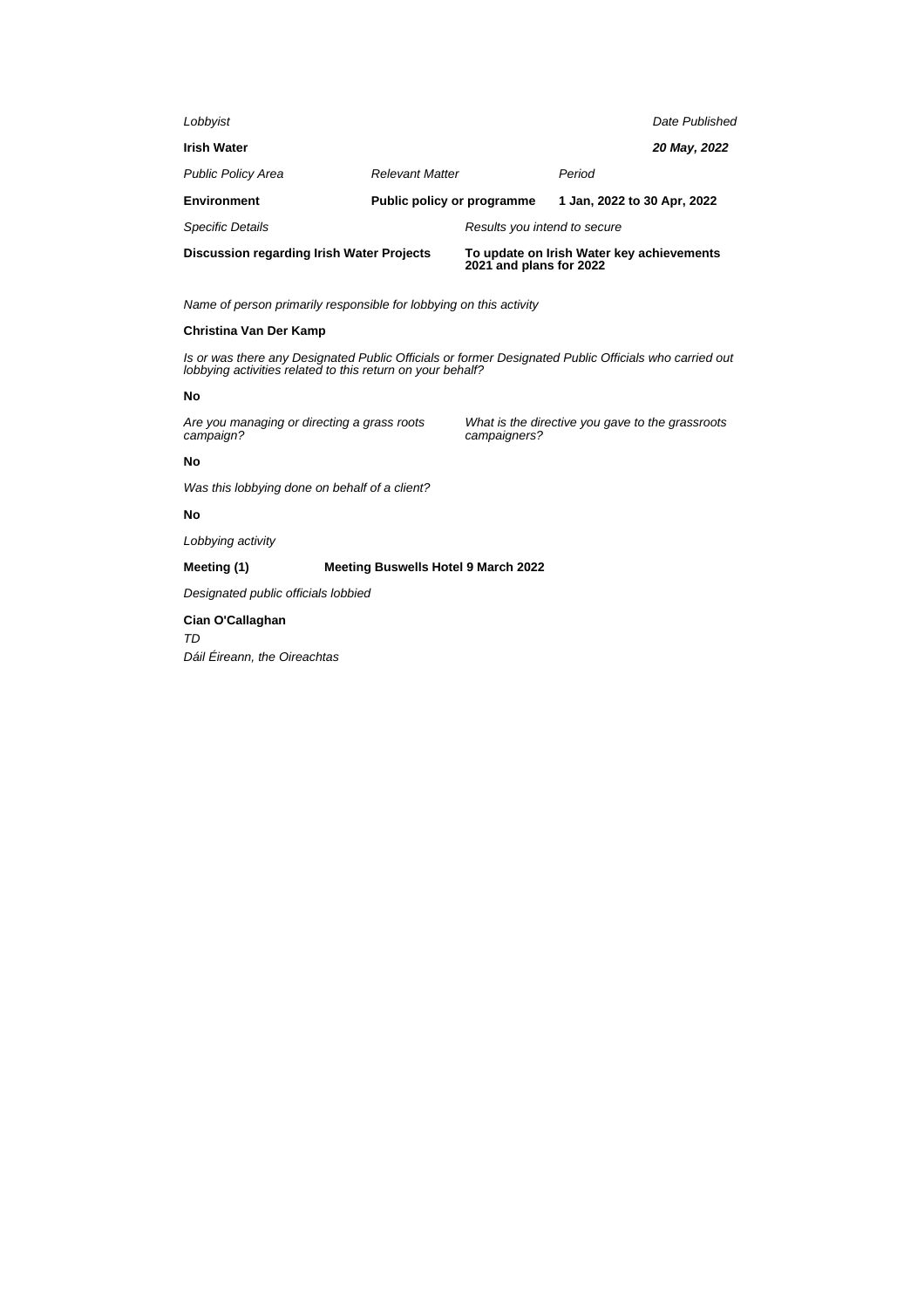| Lobbyist                                         |                            |                                                                      |                             | Date Published |
|--------------------------------------------------|----------------------------|----------------------------------------------------------------------|-----------------------------|----------------|
| <b>Irish Water</b>                               |                            |                                                                      |                             | 20 May, 2022   |
| <b>Public Policy Area</b>                        | <b>Relevant Matter</b>     |                                                                      | Period                      |                |
| <b>Environment</b>                               | Public policy or programme |                                                                      | 1 Jan, 2022 to 30 Apr, 2022 |                |
| <b>Specific Details</b>                          |                            | Results you intend to secure                                         |                             |                |
| <b>Discussion regarding Irish Water Projects</b> |                            | To update on Irish Water key achievements<br>2021 and plans for 2022 |                             |                |

# **Christina Van Der Kamp**

Is or was there any Designated Public Officials or former Designated Public Officials who carried out lobbying activities related to this return on your behalf?

#### **No**

Are you managing or directing a grass roots campaign?

What is the directive you gave to the grassroots campaigners?

### **No**

Was this lobbying done on behalf of a client?

### **No**

Lobbying activity

# **Meeting (1) Meeting Leinster House 9 March 2022**

Designated public officials lobbied

### **Thomas Gould**

TD Dáil Éireann, the Oireachtas